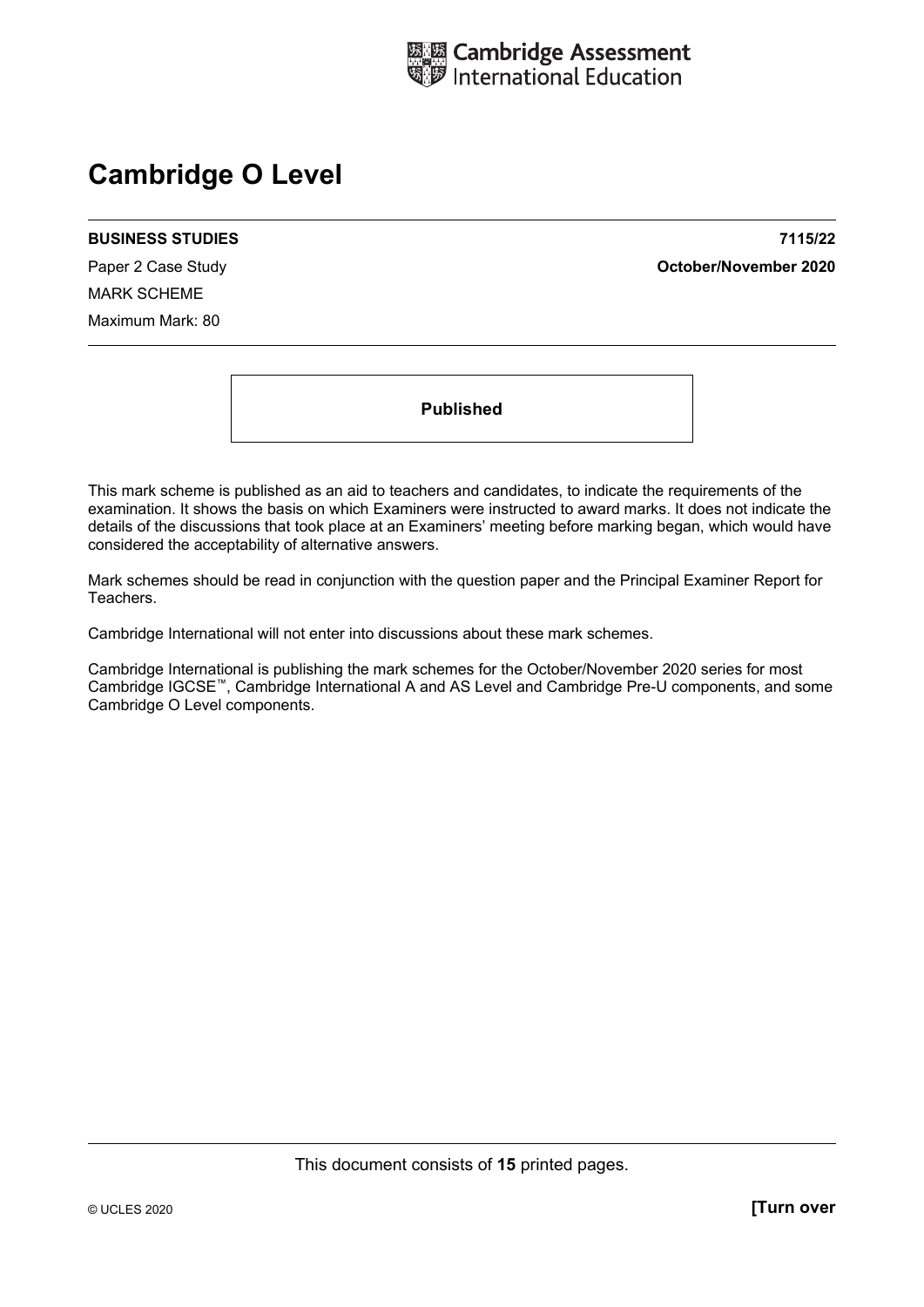## **Generic Marking Principles**

These general marking principles must be applied by all examiners when marking candidate answers. They should be applied alongside the specific content of the mark scheme or generic level descriptors for a question. Each question paper and mark scheme will also comply with these marking principles.

GENERIC MARKING PRINCIPLE 1:

Marks must be awarded in line with:

- the specific content of the mark scheme or the generic level descriptors for the question
- the specific skills defined in the mark scheme or in the generic level descriptors for the question
- the standard of response required by a candidate as exemplified by the standardisation scripts.

GENERIC MARKING PRINCIPLE 2:

Marks awarded are always **whole marks** (not half marks, or other fractions).

GENERIC MARKING PRINCIPLE 3:

Marks must be awarded **positively**:

- marks are awarded for correct/valid answers, as defined in the mark scheme. However, credit is given for valid answers which go beyond the scope of the syllabus and mark scheme, referring to your Team Leader as appropriate
- marks are awarded when candidates clearly demonstrate what they know and can do
- marks are not deducted for errors
- marks are not deducted for omissions
- answers should only be judged on the quality of spelling, punctuation and grammar when these features are specifically assessed by the question as indicated by the mark scheme. The meaning, however, should be unambiguous.

GENERIC MARKING PRINCIPLE 4:

Rules must be applied consistently, e.g. in situations where candidates have not followed instructions or in the application of generic level descriptors.

GENERIC MARKING PRINCIPLE 5:

Marks should be awarded using the full range of marks defined in the mark scheme for the question (however; the use of the full mark range may be limited according to the quality of the candidate responses seen).

GENERIC MARKING PRINCIPLE 6:

Marks awarded are based solely on the requirements as defined in the mark scheme. Marks should not be awarded with grade thresholds or grade descriptors in mind.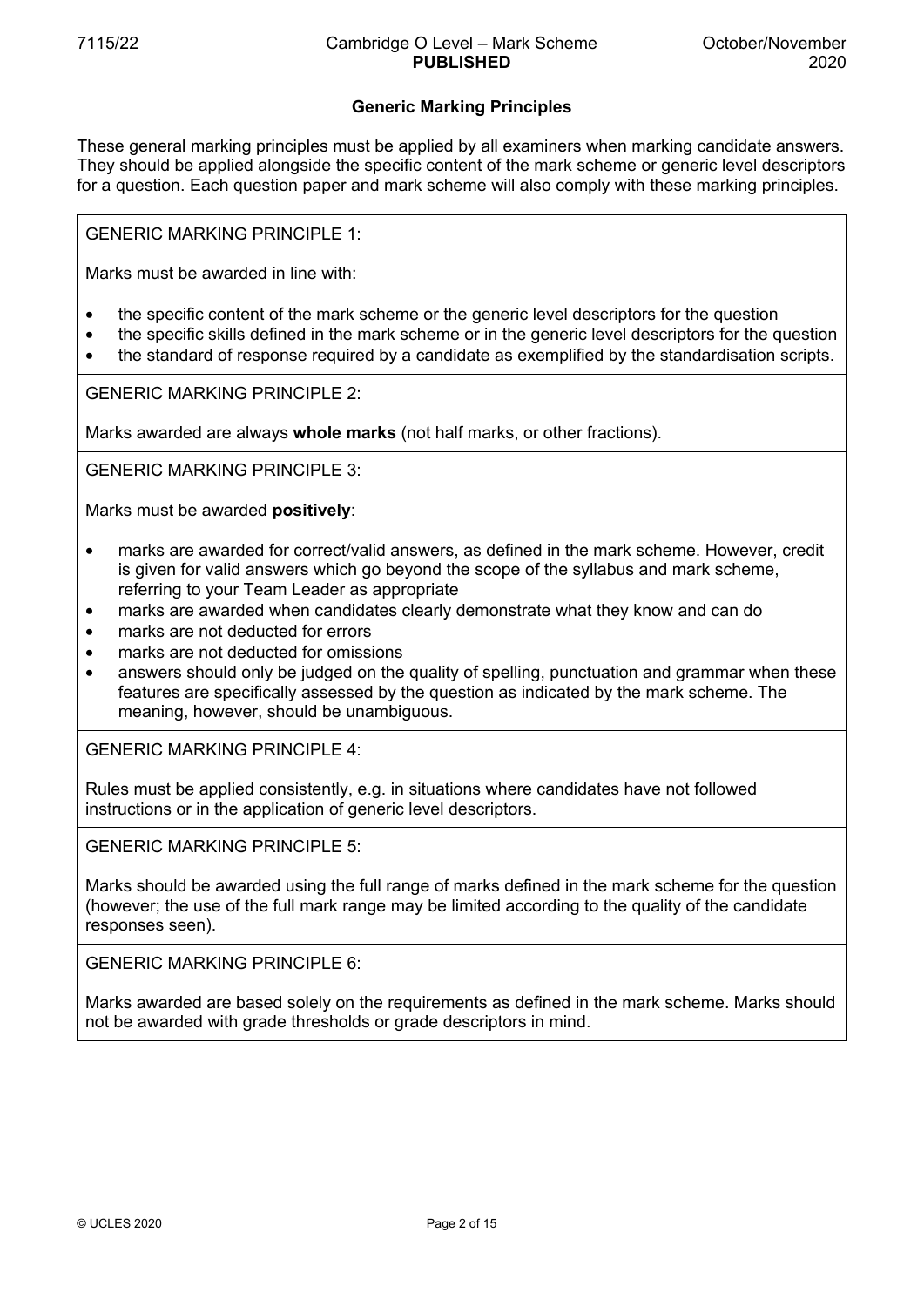| Question | Answer                                                                                                                                                                                                                                                                                                                                                                                                                                                                                                                                                                                                                                                                                                                                                                                                                                                                                                                                                                                                                                                                                                                                        | <b>Marks</b> |  |  |
|----------|-----------------------------------------------------------------------------------------------------------------------------------------------------------------------------------------------------------------------------------------------------------------------------------------------------------------------------------------------------------------------------------------------------------------------------------------------------------------------------------------------------------------------------------------------------------------------------------------------------------------------------------------------------------------------------------------------------------------------------------------------------------------------------------------------------------------------------------------------------------------------------------------------------------------------------------------------------------------------------------------------------------------------------------------------------------------------------------------------------------------------------------------------|--------------|--|--|
| 1(a)     | Explain two reasons why finance is needed by CC.                                                                                                                                                                                                                                                                                                                                                                                                                                                                                                                                                                                                                                                                                                                                                                                                                                                                                                                                                                                                                                                                                              | 8            |  |  |
|          | Award 1 mark for each relevant reason (maximum of two):                                                                                                                                                                                                                                                                                                                                                                                                                                                                                                                                                                                                                                                                                                                                                                                                                                                                                                                                                                                                                                                                                       |              |  |  |
|          | Relevant answers might include:<br>For the purchase of investment goods/capital/expansion of existing<br>$\bullet$<br>business $(1)$ – e.g. buy equipment/machinery $(1)$ – high amount of<br>finance needed so may not all be from owners capital (1)<br>To provide working capital/pay expenses/fixed costs/variable costs/<br>$\bullet$<br>overheads/day-to-day expenses (1) – e.g. payment of wages/purchase of<br>raw materials $(1)$ – if not able to pay costs then output cannot be<br>produced (1) &/or - prevents cash flow problems/lack of liquidity (1)<br>Development of new product (1) – high cost of producing prototypes/cost<br>$\bullet$<br>of market research for new product $(1)$ – outflow of cash with no inflow for<br>a certain time (1)<br>Start up a new business $(1)$ – needs to purchase equipment/raw<br>$\bullet$<br>materials (1) owner may lack sufficient capital (1) $&$ /or – may take time for<br>sufficient cash to be built up in the business to pay for assets (1)<br>Award a maximum of 3 additional marks for each explanation of the reason –<br>one of which must be applied to this context. |              |  |  |
|          | For example:                                                                                                                                                                                                                                                                                                                                                                                                                                                                                                                                                                                                                                                                                                                                                                                                                                                                                                                                                                                                                                                                                                                                  |              |  |  |
|          | CC needed money when it started up (1) and each partner invested \$10000<br>(app). This finance paid for training new employees, so they are effective at<br>work (1) and for equipment to help the workers be efficient (1).                                                                                                                                                                                                                                                                                                                                                                                                                                                                                                                                                                                                                                                                                                                                                                                                                                                                                                                 |              |  |  |
|          | Application could include: mobile phone covers; \$10000 invested by each<br>partner; bank loan of \$10000; leased a factory; brother; two partners.                                                                                                                                                                                                                                                                                                                                                                                                                                                                                                                                                                                                                                                                                                                                                                                                                                                                                                                                                                                           |              |  |  |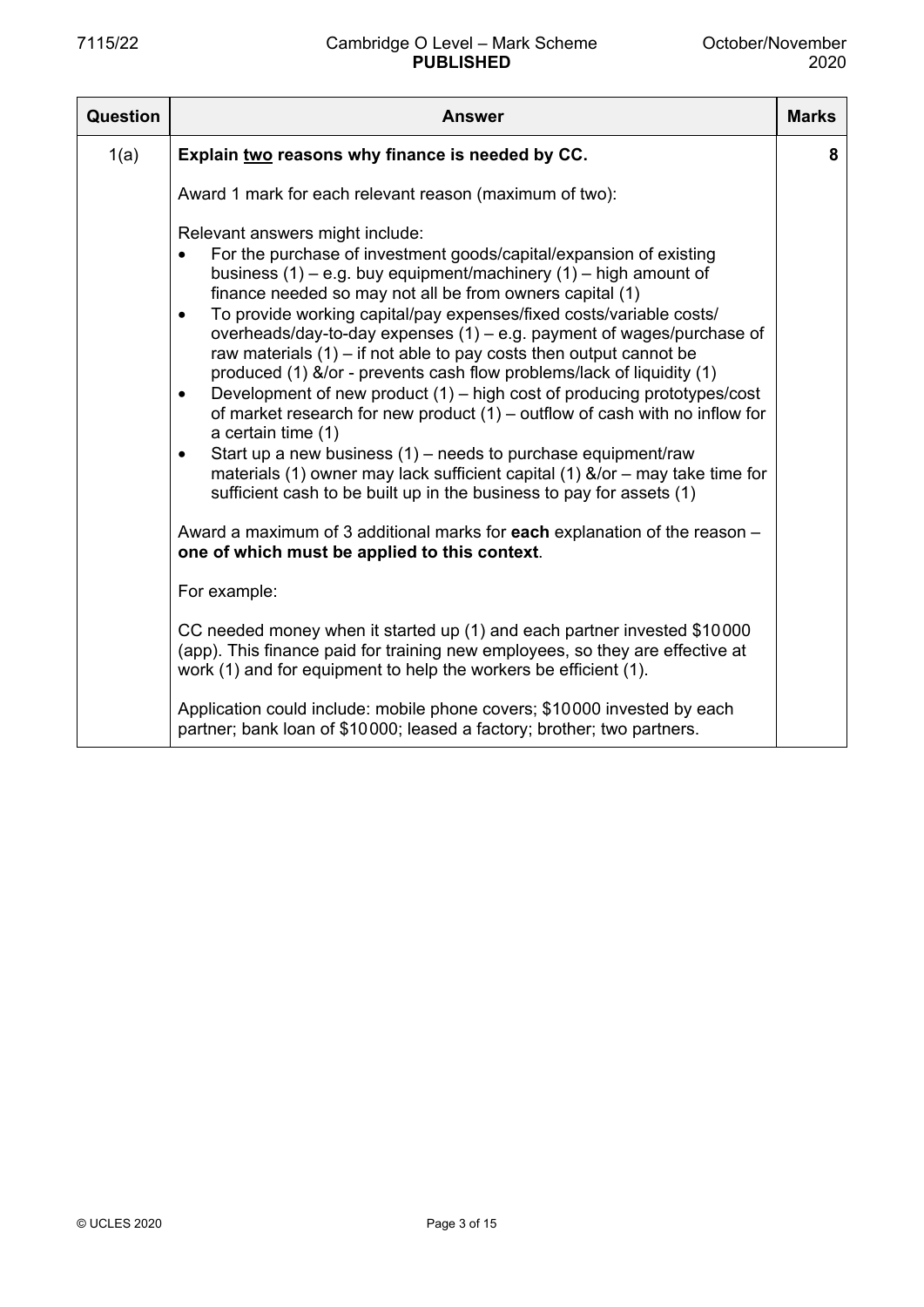| <b>Question</b> | <b>Answer</b> |                                                                                                                                                                                                                 |              |                 |
|-----------------|---------------|-----------------------------------------------------------------------------------------------------------------------------------------------------------------------------------------------------------------|--------------|-----------------|
| 1(b)            | answer.       | Explain the benefits and limitations of the following two ways of<br>achieving quality production. Which way should CC use? Justify your                                                                        |              | 12 <sub>2</sub> |
|                 |               | • Quality control<br>• Quality assurance                                                                                                                                                                        |              |                 |
|                 | Level         | Description                                                                                                                                                                                                     | <b>Marks</b> |                 |
|                 | 3             | Sound application of knowledge and understanding of<br>relevant business concepts using appropriate terminology.                                                                                                | $9 - 12$     |                 |
|                 |               | Detailed discussion of both methods. Well-justified<br>recommendation.                                                                                                                                          |              |                 |
|                 |               | Candidates discussing both methods in detail, in context<br>and with well-justified recommendation, including why the<br>alternative method was rejected, should be rewarded with<br>the top marks in the band. |              |                 |
|                 | 2             | Sound application of knowledge and understanding of<br>relevant business concepts using appropriate terminology.                                                                                                | $5 - 8$      |                 |
|                 |               | Detailed discussion of at least one method.                                                                                                                                                                     |              |                 |
|                 |               | Judgement with some justification/some evaluation of<br>choice made.                                                                                                                                            |              |                 |
|                 |               | Candidates discussing at least one method in detail and<br>applying it to the case should be rewarded with the top<br>marks in the band.                                                                        |              |                 |
|                 |               | Limited application of knowledge and understanding of<br>relevant business concepts.                                                                                                                            | $1 - 4$      |                 |
|                 |               | Limited ability to discuss the methods with little/no<br>explanation.                                                                                                                                           |              |                 |
|                 |               | Simple judgement with limited justification/limited<br>evaluation of choice made.                                                                                                                               |              |                 |
|                 |               | Candidates outlining both methods in context should be<br>rewarded with the top marks in the band.                                                                                                              |              |                 |
|                 | 0             | No creditable response.                                                                                                                                                                                         | 0            |                 |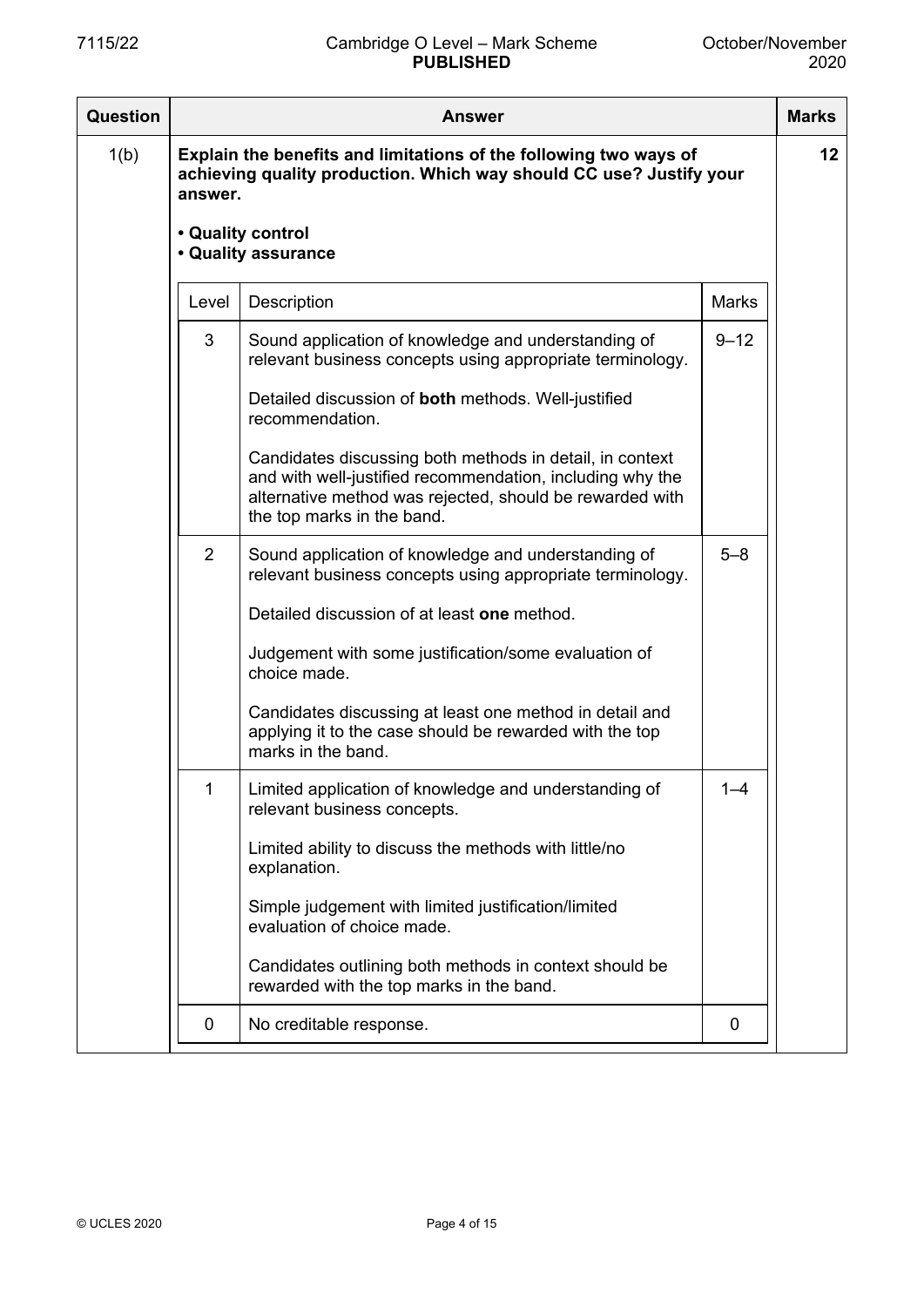| <b>Question</b> | <b>Answer</b>                  |                                                                                                                                                                                                                                                                                                                                                                                                                                                                     |                                                                                                                                                                                                                                                                                                                                                                                    |  |  |
|-----------------|--------------------------------|---------------------------------------------------------------------------------------------------------------------------------------------------------------------------------------------------------------------------------------------------------------------------------------------------------------------------------------------------------------------------------------------------------------------------------------------------------------------|------------------------------------------------------------------------------------------------------------------------------------------------------------------------------------------------------------------------------------------------------------------------------------------------------------------------------------------------------------------------------------|--|--|
| 1(b)            | Relevant points might include: |                                                                                                                                                                                                                                                                                                                                                                                                                                                                     |                                                                                                                                                                                                                                                                                                                                                                                    |  |  |
|                 |                                | Advantages                                                                                                                                                                                                                                                                                                                                                                                                                                                          | Disadvantages                                                                                                                                                                                                                                                                                                                                                                      |  |  |
|                 | <b>Quality control</b>         | Products checked at<br>the end of the<br>production line tries to<br>eliminate faults and<br>errors before the<br>customer receives the<br>mobile phone cover<br>Less training is<br>required for the<br>10 workers as<br>inspectors check the<br>quality of the covers<br>before they leave the<br>factory                                                                                                                                                         | It raises costs as<br>$\bullet$<br>inspectors need to be<br>employed<br>Identifies faulty<br>$\bullet$<br>products at the end of<br>the process but does<br>not identify where the<br>fault has occurred<br>If do not identify the<br>$\bullet$<br>fault, then it does not<br>eliminate the faulty<br>process<br>High costs if phone<br>$\bullet$<br>covers need to be<br>scrapped |  |  |
|                 | <b>Quality assurance</b>       | Products checked at<br>$\bullet$<br>every stage of the<br>production process to<br>try to eliminate faults<br>or errors at each<br>stage of production<br>before passing to the<br>next stage reducing<br>faults at the end<br>Therefore there are<br>$\bullet$<br>fewer customer<br>complaints of faulty<br>phone covers<br>Reduced costs if<br>fewer mobile covers<br>are scrapped<br>Can make workers<br>$\bullet$<br>feel trusted and may<br>improve motivation | Can be expensive to<br>٠<br>train employees to<br>check the quality of<br>their own work<br>The reliability of<br>$\bullet$<br>employees is<br>important, and they<br>need to be committed<br>or quality assurance<br>will not be effective<br>Takes longer to<br>$\bullet$<br>produce phone<br>covers as each<br>worker needs to do<br>their own check for<br>faults              |  |  |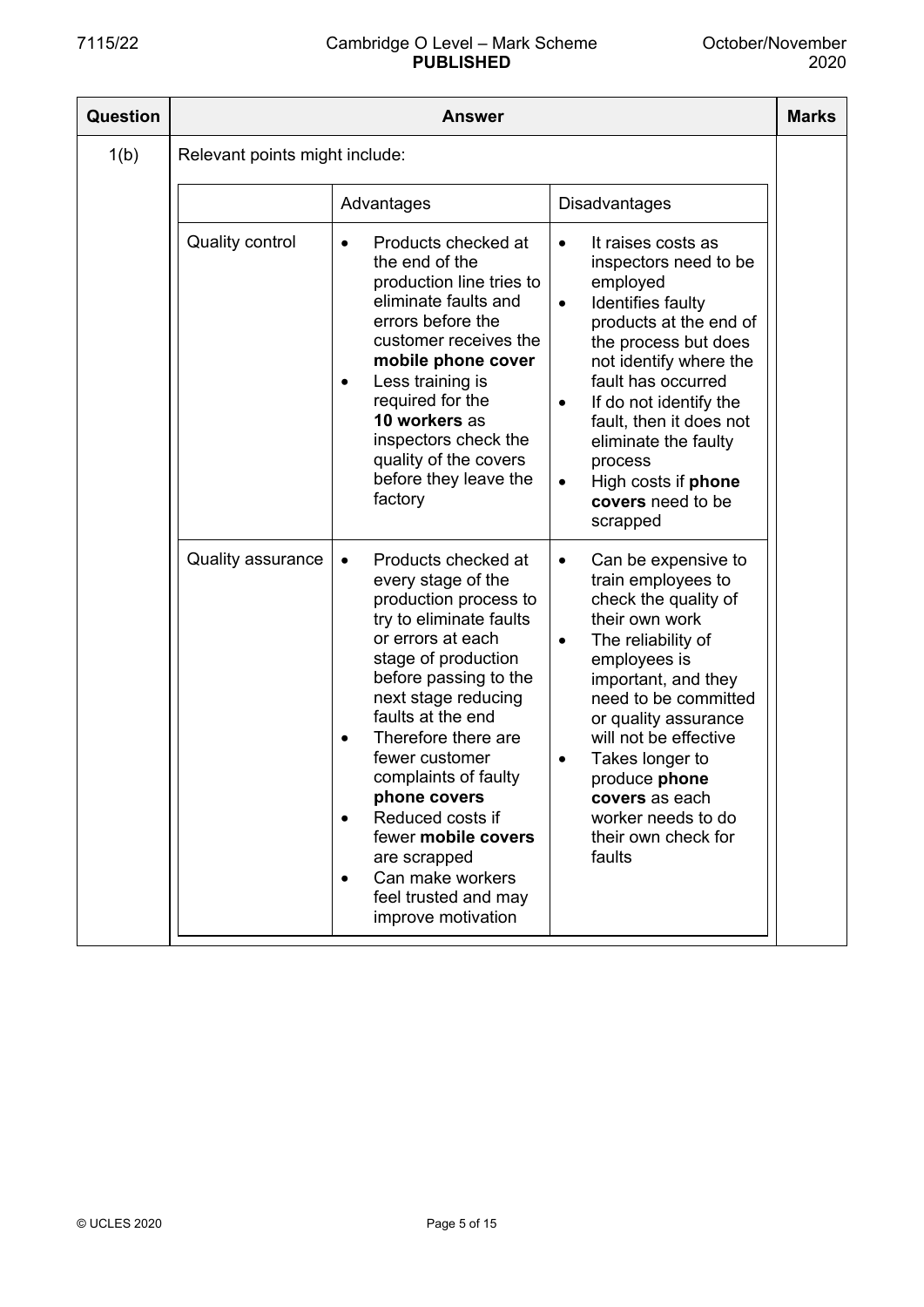| Question |                | <b>Answer</b>                                                                                                                                                                                                                                                                                                                                                                                                                                                                                                                                                                                                                                                                                                                                                                                                                                                          | <b>Marks</b> |
|----------|----------------|------------------------------------------------------------------------------------------------------------------------------------------------------------------------------------------------------------------------------------------------------------------------------------------------------------------------------------------------------------------------------------------------------------------------------------------------------------------------------------------------------------------------------------------------------------------------------------------------------------------------------------------------------------------------------------------------------------------------------------------------------------------------------------------------------------------------------------------------------------------------|--------------|
| 1(b)     | Recommendation | Justification may include:<br>If the process to produce a <b>mobile phone cover</b> is<br>simple, then quality control may be most suitable<br>as inspectors may just carry out a simple check at<br>the end of the production line and the 10<br>production workers do not need to be trained to<br>check their own work, reducing training costs,<br>which they would have to do if quality assurance<br>was used.<br>Quality assurance is best because each stage of<br>production can be checked so it is less likely for a<br>faulty product to go to customers than if quality<br>control is used. It keeps a good brand image for<br>CC products. It will ensure faults do not need to be<br>repaired, reducing costs of faulty products<br>being scrapped. Also cost of employing<br>inspectors is saved, which would have to be paid<br>with quality control. |              |

| Question | <b>Answer</b>                                                                                                                                                                                                                                                                                                                                                                                                                                                                                                                                                                                                                                                                                                   | <b>Marks</b> |
|----------|-----------------------------------------------------------------------------------------------------------------------------------------------------------------------------------------------------------------------------------------------------------------------------------------------------------------------------------------------------------------------------------------------------------------------------------------------------------------------------------------------------------------------------------------------------------------------------------------------------------------------------------------------------------------------------------------------------------------|--------------|
| 2(a)     | Explain two possible reasons why Aisha set up CC as a business<br>partnership.                                                                                                                                                                                                                                                                                                                                                                                                                                                                                                                                                                                                                                  | 8            |
|          | Award 1 mark for each relevant reason (maximum of two reasons).                                                                                                                                                                                                                                                                                                                                                                                                                                                                                                                                                                                                                                                 |              |
|          | Relevant answers might include:<br>More capital can be raised - than if the business was a sole trader when<br>$\bullet$<br>only one person would be providing capital<br>Shared responsibilities of running the business – each partner can<br>$\bullet$<br>specialise in one aspect of the business where they have expertise<br>To share risks – if there are debts or losses these are shared between<br>$\bullet$<br>the partners<br>To share ideas/more ideas/help make decisions<br>$\bullet$<br>To share the workload/cover when one partner takes holidays<br>$\bullet$<br>Award a maximum of 3 additional marks for each explanation of the reason -<br>one of which must be applied to this context. |              |
|          | For example:                                                                                                                                                                                                                                                                                                                                                                                                                                                                                                                                                                                                                                                                                                    |              |
|          | Aisha can raise more capital (1) as she can also gain \$10000 from her<br>brother (app). If CC was a sole trader then she would only have her own<br>money which may not be sufficient (1) and additional capital will allow Aisha to<br>invest in more equipment for the factory (1).                                                                                                                                                                                                                                                                                                                                                                                                                          |              |
|          | Application could include: mobile phone covers; \$10000 invested by each<br>partner; bank loan of \$10000; leased a factory when setting up; brother;<br>always wanted to be her own boss; new business; Operations Manager.                                                                                                                                                                                                                                                                                                                                                                                                                                                                                    |              |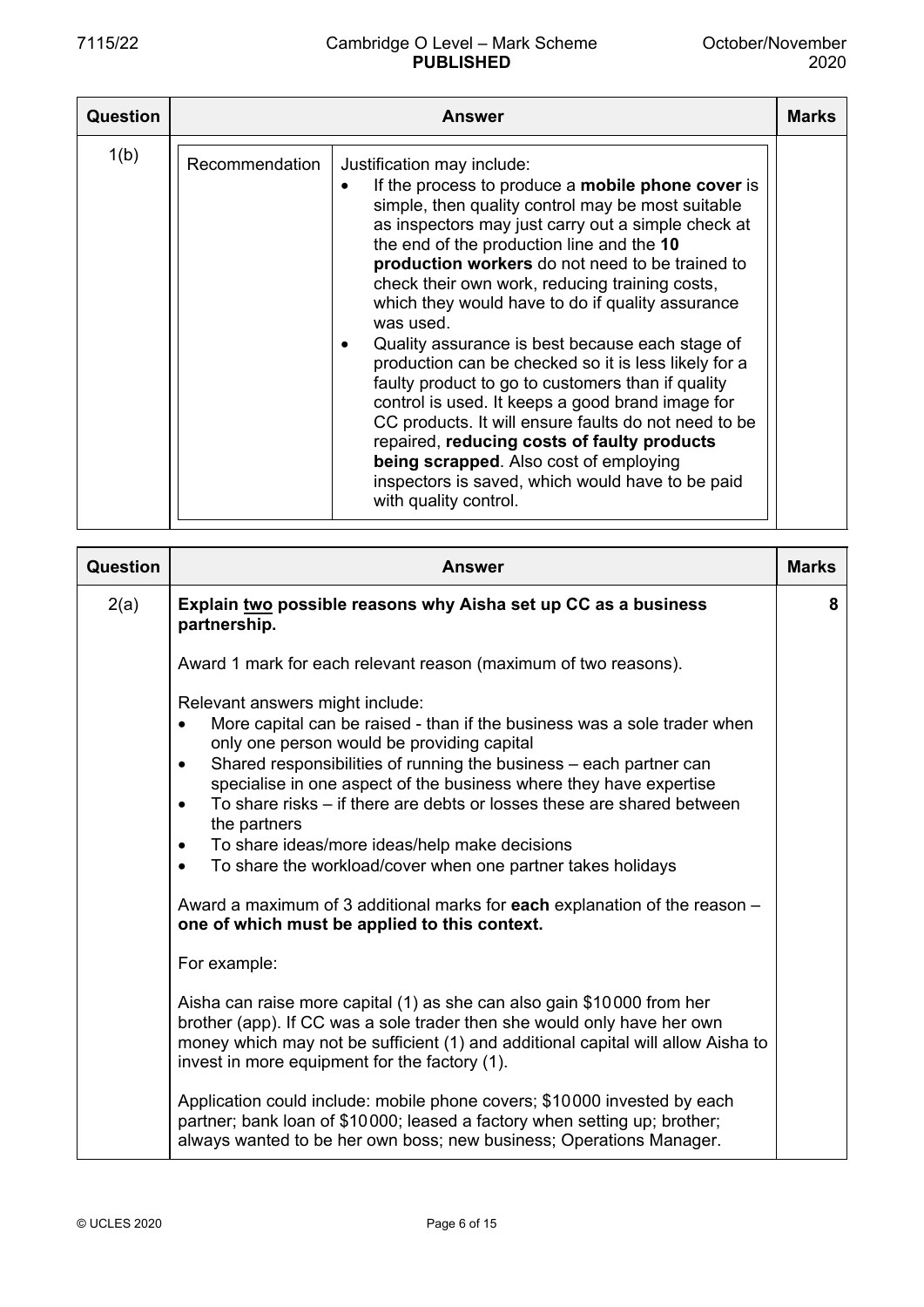| Question | Answer                              |                                                                                                                                                                                                                        |              |    |
|----------|-------------------------------------|------------------------------------------------------------------------------------------------------------------------------------------------------------------------------------------------------------------------|--------------|----|
| 2(b)     |                                     | Consider the advantages and disadvantages of the following three<br>methods of employee selection. Which method should CC use when<br>recruiting production workers? Justify your answer.                              |              | 12 |
|          | $\bullet$<br>$\bullet$<br>$\bullet$ | <b>Application form</b><br><b>Interview</b><br><b>Aptitude tests</b>                                                                                                                                                   |              |    |
|          | Level                               | Description                                                                                                                                                                                                            | <b>Marks</b> |    |
|          | 3                                   | Sound application of knowledge and understanding of<br>relevant business concepts using appropriate terminology.<br>Detailed discussion of the two or more methods. Well-                                              | $9 - 12$     |    |
|          |                                     | justified recommendation.                                                                                                                                                                                              |              |    |
|          |                                     | Candidates discussing the three methods in detail, in<br>context and with well-justified recommendation, including<br>why the alternative methods were rejected, should be<br>rewarded with the top marks in the band. |              |    |
|          | 2                                   | Sound application of knowledge and understanding of<br>relevant business concepts using appropriate terminology.                                                                                                       | $5 - 8$      |    |
|          |                                     | Detailed discussion of at least one method.                                                                                                                                                                            |              |    |
|          |                                     | Judgement with some justification/some evaluation of<br>choices made.                                                                                                                                                  |              |    |
|          |                                     | Candidates discussing two or more methods in detail and<br>applying them to the case should be rewarded with the top<br>marks in the band.                                                                             |              |    |
|          | 1                                   | Limited application of knowledge and understanding of<br>relevant business concepts.                                                                                                                                   | $1 - 4$      |    |
|          |                                     | Limited ability to discuss the methods with little/no<br>explanation.                                                                                                                                                  |              |    |
|          |                                     | Simple judgement with limited justification/limited<br>evaluation of choices made.                                                                                                                                     |              |    |
|          |                                     | Candidates outlining the three methods in context should<br>be rewarded with the top marks in the band.                                                                                                                |              |    |
|          | 0                                   | No creditable response.                                                                                                                                                                                                | 0            |    |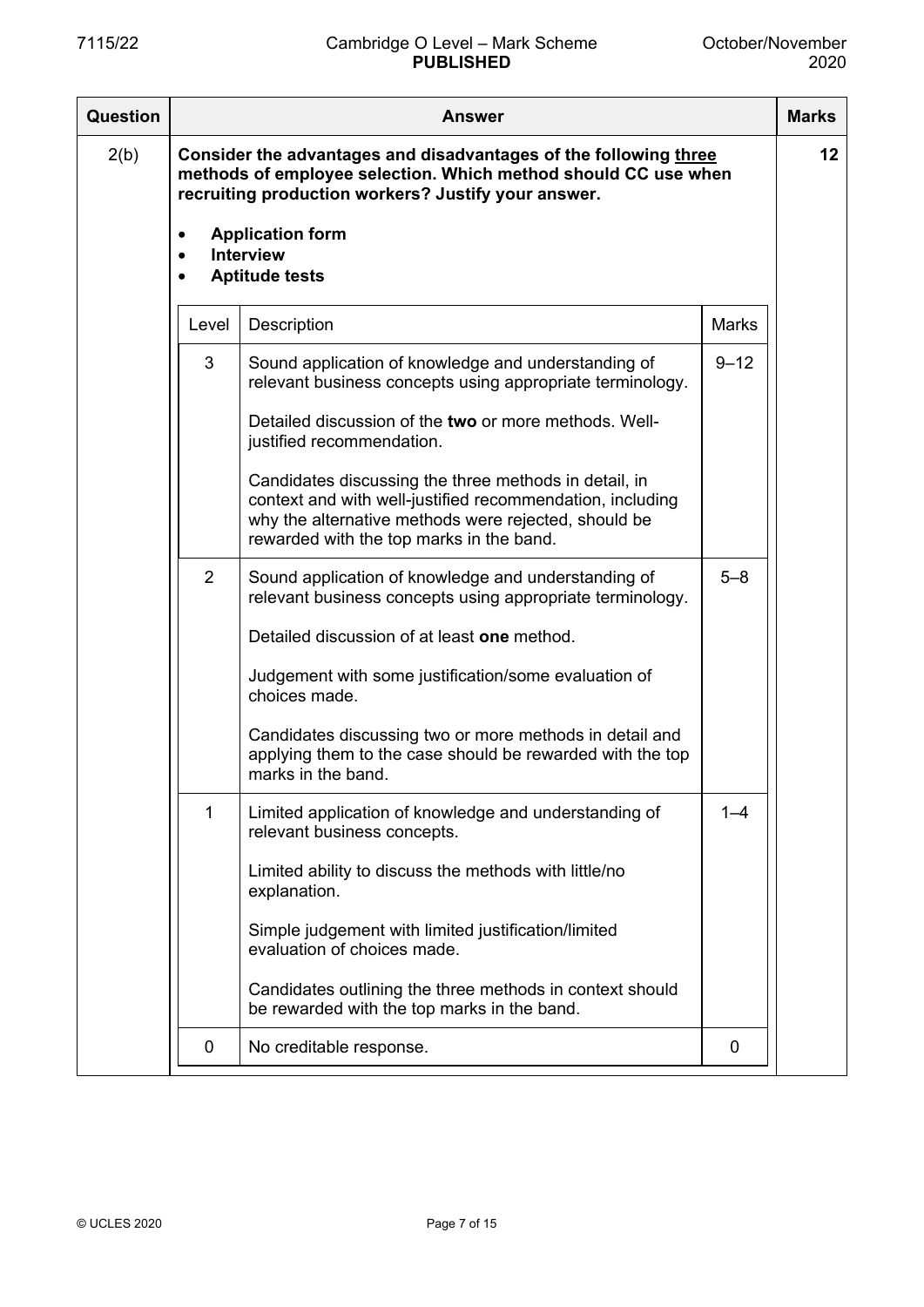| <b>Question</b> | <b>Answer</b>                  |                                                                                                                                                                                                                                                                                                                                                                                                                                                                                                                                                                                                                                                                                                                                                                                                                                                                      |  |  |
|-----------------|--------------------------------|----------------------------------------------------------------------------------------------------------------------------------------------------------------------------------------------------------------------------------------------------------------------------------------------------------------------------------------------------------------------------------------------------------------------------------------------------------------------------------------------------------------------------------------------------------------------------------------------------------------------------------------------------------------------------------------------------------------------------------------------------------------------------------------------------------------------------------------------------------------------|--|--|
| 2(b)            | Relevant points might include: |                                                                                                                                                                                                                                                                                                                                                                                                                                                                                                                                                                                                                                                                                                                                                                                                                                                                      |  |  |
|                 | Application form               | Provides a wide range of written information on the<br>$\bullet$<br>applicants – quicker to gather information than<br>interviewing applicants<br>Easier to compare applicants<br>$\bullet$<br>Takes time to review application forms – and can<br>$\bullet$<br>be referred back to later to compare applicants<br>Applicants may lie on the form<br>$\bullet$<br>The workers need to be skilled to operate the<br>$\bullet$<br>equipment and therefore an application form will<br>show the qualifications they have so CC can see if<br>they can do the job efficiently<br>The two new production workers may need<br>$\bullet$<br>qualifications/basic education to show they are<br>capable of being trained to operate machinery and<br>this can be a question on the application form                                                                          |  |  |
|                 | Interview                      | Will show Aisha the personality of the applicant.<br>$\bullet$<br>Meeting them face-to-face will be easier to assess<br>their personality and whether the applicant may fit<br>into the working environment of the factory making<br>phone covers<br>Shows whether the worker will work well in a team<br>$\bullet$<br>as team work is required on the production line<br>- this may improve worker motivation<br>If the worker is unfriendly then they may not be<br>$\bullet$<br>good to employ as the other workers may not like<br>them and output may fall<br>It will allow applicants to ask questions and<br>$\bullet$<br>therefore they can be sure the job is right for them.<br>If they are appointed and do not like the work, then<br>they may leave and CC will have increased costs<br>from recruiting more workers to replace those that<br>have left |  |  |
|                 | Aptitude test                  | Shows whether the worker can do the job<br>$\bullet$<br>effectively - cannot lie about own skills<br>Should prevent an unsuitable person being<br>$\bullet$<br>employed and efficiency producing phone covers<br>being reduced in the factory<br>Easier to select the most skillful person for the job<br>$\bullet$<br>- possibly reducing unit costs if productivity is<br>higher<br>Can be expensive and time consuming to carry out<br>٠<br>tests showing their skill at operating the<br>equipment on the production line                                                                                                                                                                                                                                                                                                                                        |  |  |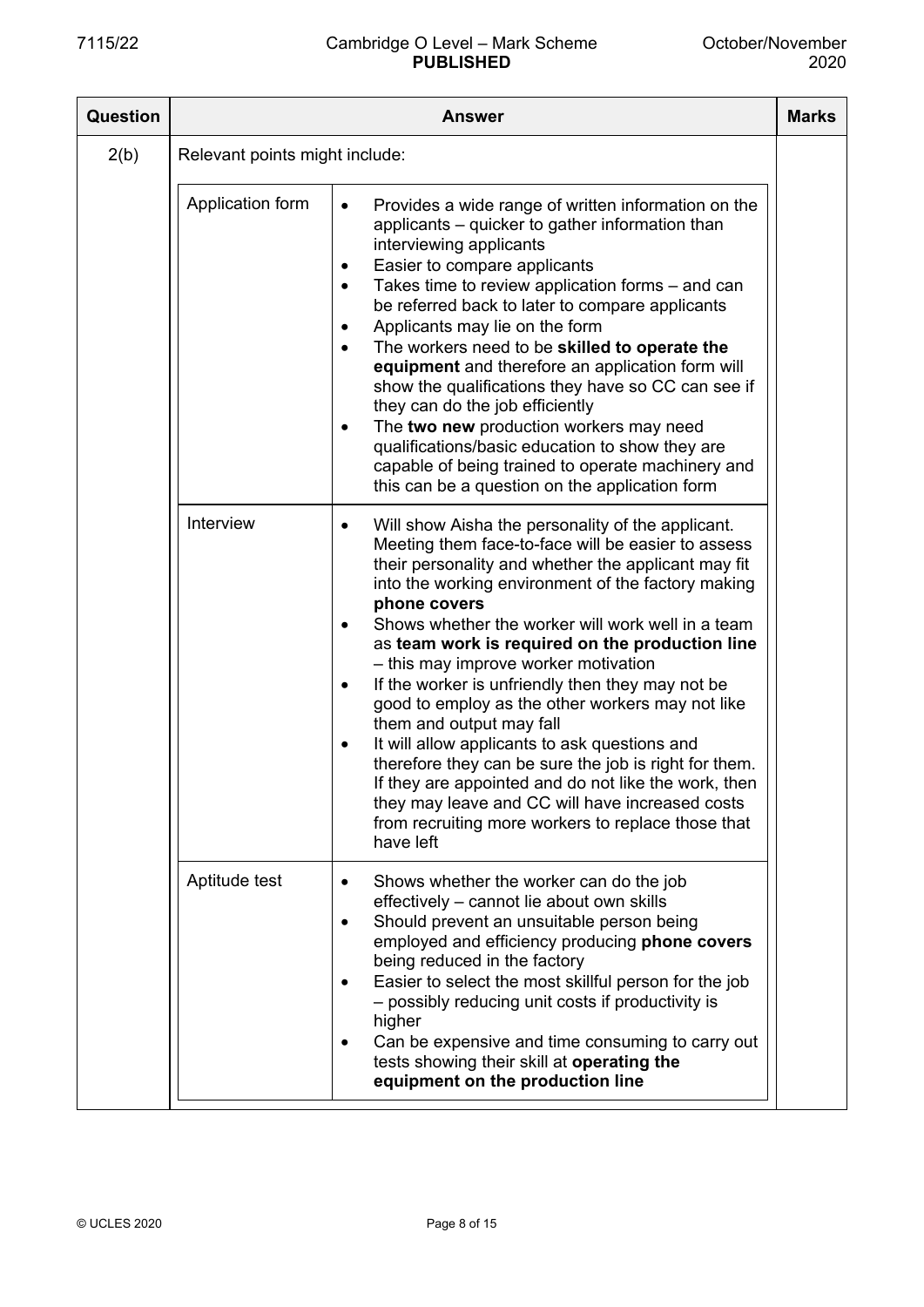| <b>Question</b> | <b>Answer</b>  |                                                                                                                                                                                                                                                                                                                                                                                                                                                                                                                                                                                                                                                                                                                                                                                                                                                                                                                                                                                                                                                                                 |  |  |
|-----------------|----------------|---------------------------------------------------------------------------------------------------------------------------------------------------------------------------------------------------------------------------------------------------------------------------------------------------------------------------------------------------------------------------------------------------------------------------------------------------------------------------------------------------------------------------------------------------------------------------------------------------------------------------------------------------------------------------------------------------------------------------------------------------------------------------------------------------------------------------------------------------------------------------------------------------------------------------------------------------------------------------------------------------------------------------------------------------------------------------------|--|--|
| 2(b)            | Recommendation | Justification may include:<br>Application forms should be used as all the<br>$\bullet$<br>necessary information is provided on the form and<br>a written record is provided that can be checked.<br>Interviews may miss out questions and are time<br>consuming to carry out. Aptitude tests may also<br>take too much time to carry out and may not show<br>the potential of applicants to learn new skills<br>suitable for CC to produce mobile phone<br>covers.<br>Interviews should be used as they allow CC to<br>$\bullet$<br>assess if the worker will fit into the teams in the<br>factory and work well with the other employees in<br>producing mobile phone covers. An application<br>form will not allow CC to assess whether the<br>applicant will fit into the working environment.<br>Aptitude tests should be used as they show the<br>$\bullet$<br>ability of the applicant to actually carry out the job<br>efficiently when producing mobile phone covers,<br>whereas someone can seem very good on an<br>application form but be less suitable in practice. |  |  |

| Question | <b>Answer</b>                                                                                                                                                                                                                                                                                                                                                                                                                                                                                                | <b>Marks</b> |
|----------|--------------------------------------------------------------------------------------------------------------------------------------------------------------------------------------------------------------------------------------------------------------------------------------------------------------------------------------------------------------------------------------------------------------------------------------------------------------------------------------------------------------|--------------|
| 3(a)     | Explain two reasons why a new business is at a greater risk of failing<br>than an established business.                                                                                                                                                                                                                                                                                                                                                                                                      | 8            |
|          | Award 1 mark for each relevant reason (maximum of two reasons).<br>Relevant answers might include:<br>Lacks finance – liquidity/cash flow problems<br>$\bullet$<br>Poor planning - lack of experience - may not have a business plan - may<br>$\bullet$<br>lack management skills - lacks efficiency<br>Inadequate research – no effective market research – not identified<br>$\bullet$<br>customer needs - lack of demand<br>Difficulties of breaking into a new market - does not have brand<br>$\bullet$ |              |
|          | loyalty/there is high competition in the market<br>Difficulty competing with larger established firms in the market – as<br>$\bullet$<br>cannot benefit from economies of scale<br>Overexpansion – tries to grow too quickly at the start – objectives too<br>$\bullet$<br>ambitious when lack of experience in running the business<br>Unable to respond quickly enough to changes in the external influences -<br>$\bullet$<br>lack of financial reserves $-$ e.g. not responding to shift to online sales |              |
|          | Award a maximum of 3 additional marks for each explanation of the reason.<br>For example:<br>Inadequate research (1) as a business might not have carried out accurate<br>market research and felt that their products will be in demand (1) but if the<br>products are not popular it will lead to fewer products being sold (1) resulting<br>in lower revenue and possible business failure if costs cannot be covered (1).                                                                                |              |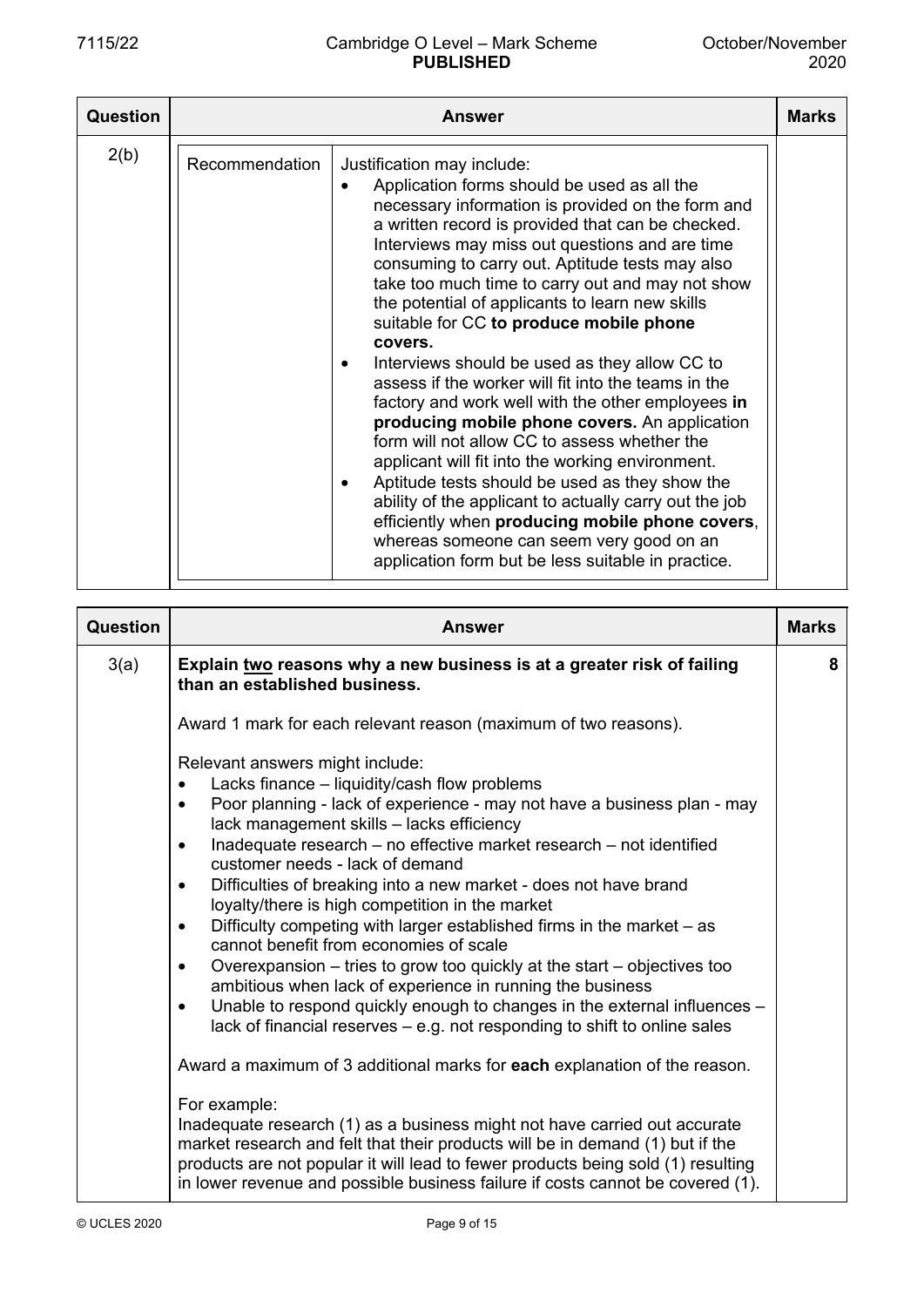| Question | Answer                              |                                                                                                                                                                                                                                                                     |              |    |  |
|----------|-------------------------------------|---------------------------------------------------------------------------------------------------------------------------------------------------------------------------------------------------------------------------------------------------------------------|--------------|----|--|
| 3(b)     | $\bullet$<br>$\bullet$<br>$\bullet$ | Consider the following three elements of a suitable marketing mix for<br>CC's new range of personalised mobile phone covers. Justify which<br>element is the most important.<br><b>Pricing method</b><br><b>Method of promotion</b><br>Place - distribution channel |              | 12 |  |
|          | Level                               | Description                                                                                                                                                                                                                                                         | <b>Marks</b> |    |  |
|          | 3                                   | Sound application of knowledge and understanding of<br>relevant business concepts using appropriate terminology.                                                                                                                                                    | $9 - 12$     |    |  |
|          |                                     | Detailed discussion of two or more elements.                                                                                                                                                                                                                        |              |    |  |
|          |                                     | Well-justified conclusion of the most important element of<br>the marketing mix.                                                                                                                                                                                    |              |    |  |
|          |                                     | Candidates discussing three elements of the marketing<br>mix in detail, in context and with well-justified conclusion,<br>including why the alternative elements were rejected,<br>should be rewarded with the top marks in the band.                               |              |    |  |
|          | 2                                   | Sound application of knowledge and understanding of<br>relevant business concepts using appropriate terminology.                                                                                                                                                    | $5 - 8$      |    |  |
|          |                                     | Detailed discussion of at least one element of the<br>marketing mix.                                                                                                                                                                                                |              |    |  |
|          |                                     | Judgement with some justification/some evaluation of<br>choices made.                                                                                                                                                                                               |              |    |  |
|          |                                     | Candidates discussing two or more elements of the<br>marketing mix in detail and applying them to the case<br>should be rewarded with the top marks in the band.                                                                                                    |              |    |  |
|          | 1                                   | Limited application of knowledge and understanding of<br>relevant business concepts.                                                                                                                                                                                | $1 - 4$      |    |  |
|          |                                     | Limited ability to discuss the elements of the marketing mix<br>with little/no explanation.                                                                                                                                                                         |              |    |  |
|          |                                     | Simple judgement with limited justification/limited<br>evaluation of choices made.                                                                                                                                                                                  |              |    |  |
|          |                                     | Candidates outlining three elements of the marketing mix<br>in context should be rewarded with the top marks in the<br>band.                                                                                                                                        |              |    |  |
|          | 0                                   | No creditable response.                                                                                                                                                                                                                                             | 0            |    |  |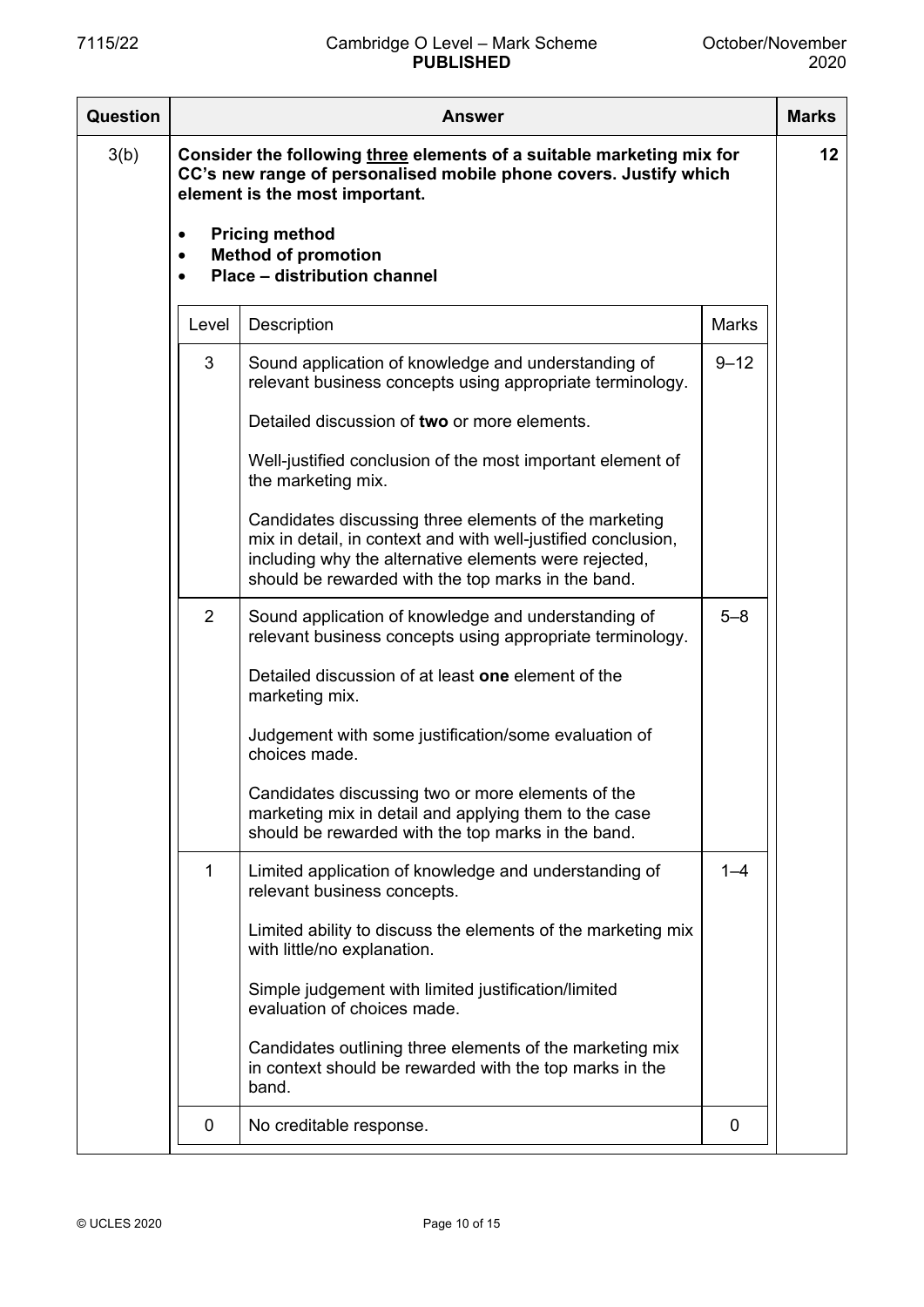| Question | <b>Answer</b> |                                                                                                                                                                                                                                                                                                                                                                                                                                                                                                                                                                                                                                                                                                                                                                                                 |  |  |
|----------|---------------|-------------------------------------------------------------------------------------------------------------------------------------------------------------------------------------------------------------------------------------------------------------------------------------------------------------------------------------------------------------------------------------------------------------------------------------------------------------------------------------------------------------------------------------------------------------------------------------------------------------------------------------------------------------------------------------------------------------------------------------------------------------------------------------------------|--|--|
| 3(b)     |               | Relevant points might include:                                                                                                                                                                                                                                                                                                                                                                                                                                                                                                                                                                                                                                                                                                                                                                  |  |  |
|          | Price         | Identifies and justifies a suitable pricing method for new<br>phone covers aimed at high income 18-25 year olds<br>Price skimming as it's a new product with few<br>competitors at the introductory stage of the product life<br>cycle - so can charge a high price as high income<br>customers willing to pay to own one first<br>Cost-plus pricing to make sure a profit is made on the<br>$\bullet$<br>new cover<br>Competitive pricing could be used as there are few<br>competitors in this market at present<br>Penetration pricing to enter a new target market of 18-25<br>year olds                                                                                                                                                                                                    |  |  |
|          | Promotion     | Identifies and justifies a suitable promotional method for new<br>phone covers aimed at high income 18-25 year olds<br>Advertise in specific magazines read by young people -<br>niche market aimed at young people<br>Targets young people aged 18-25 - advertising on<br>social media may go viral and low marketing costs - CC<br>is a small business so needs to keep down the<br>marketing costs<br>Suitable examples of promotional methods used for<br>٠<br>targeting high income $18-25$ year olds $-$ e.g. discounting                                                                                                                                                                                                                                                                 |  |  |
|          | Place         | Identifies and justifies a suitable distribution channel for new<br>phone covers aimed at high income 18-25 year olds<br>Sold online - easily accessible by young people aged<br>$18-25$ – used to ordering online – download an app to<br>order directly from $CC - as$ young people may not use<br>main retail outlets<br>Shopping malls are used by target market of higher<br>income young people<br>Direct distribution increases delivery costs - but CC<br>$\bullet$<br>keeps profit margin of retail outlets                                                                                                                                                                                                                                                                            |  |  |
|          | Conclusion    | Justification of the most important element may include:<br>If the pricing method is wrong, then the target market will<br>$\bullet$<br>not be interested in the new product even if it is promoted<br>effectively and sold using the most suitable distribution<br>channel for young people aged 18-25 so price is most<br>important.<br>Promotion is most important as if people are not aware of<br>the covers then even if the price and place are suitable<br>high income consumers will not buy the new covers.<br>Place has to be suitable because even if consumers are<br>attracted to buying the mobile phone covers with the right<br>price and promotions to attract them, if these high<br>income consumers cannot easily find where to buy the<br>covers they will not sell well. |  |  |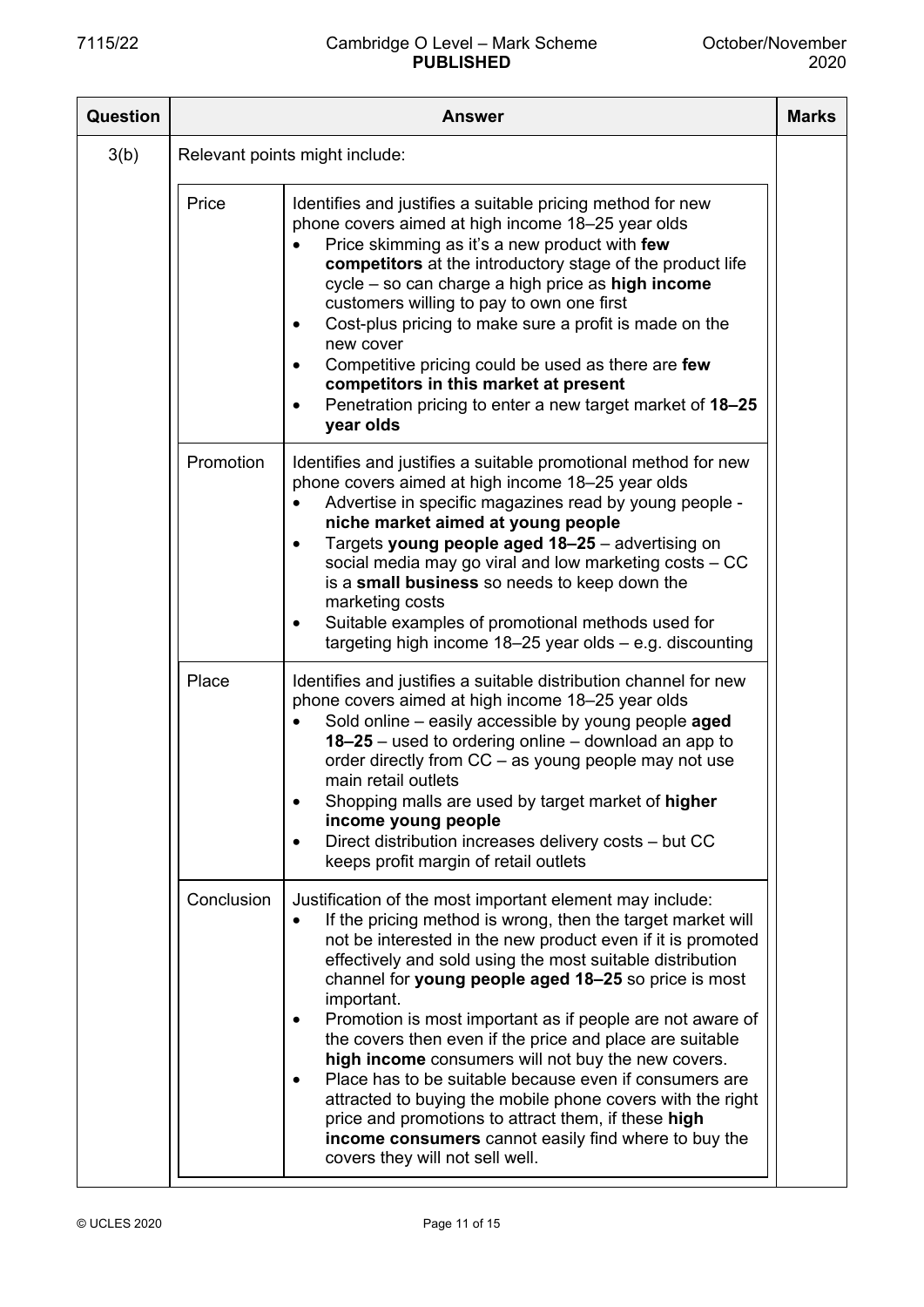| Question | <b>Answer</b>                                                                                                                                                                                                                                                                | <b>Marks</b> |  |
|----------|------------------------------------------------------------------------------------------------------------------------------------------------------------------------------------------------------------------------------------------------------------------------------|--------------|--|
| 4(a)     | Using the data in Appendix 3, calculate the following ratios for CC:                                                                                                                                                                                                         | 8            |  |
|          | Gross profit margin<br>٠<br><b>Profit margin</b><br><b>Current ratio</b><br><b>Acid test ratio</b><br>$\bullet$                                                                                                                                                              |              |  |
|          | Show your workings.                                                                                                                                                                                                                                                          |              |  |
|          | Award 1 mark for each correct formula (maximum of four)                                                                                                                                                                                                                      |              |  |
|          | gross profit/revenue $\times$ 100 (1)<br>profit/revenue $\times$ 100 (1)<br>current assets/current liabilities (1)<br>current assets - inventory/current liabilities (1)                                                                                                     |              |  |
|          | <b>OR</b>                                                                                                                                                                                                                                                                    |              |  |
|          | 1 mark for use of correct formula + 1 mark for correct answer $(4 \times 2$ marks)<br>$$400000$ /\$800000 $\times$ 100 (1) = 50% (1)<br>$$150000$ /\$800000 $\times$ 100 (1) = 18.75% (1)<br>$$20000\frac{$15000}{1} = 1.33$ or 4:3 (1)<br>$$15000 \times 15000 (1) = 1 (1)$ |              |  |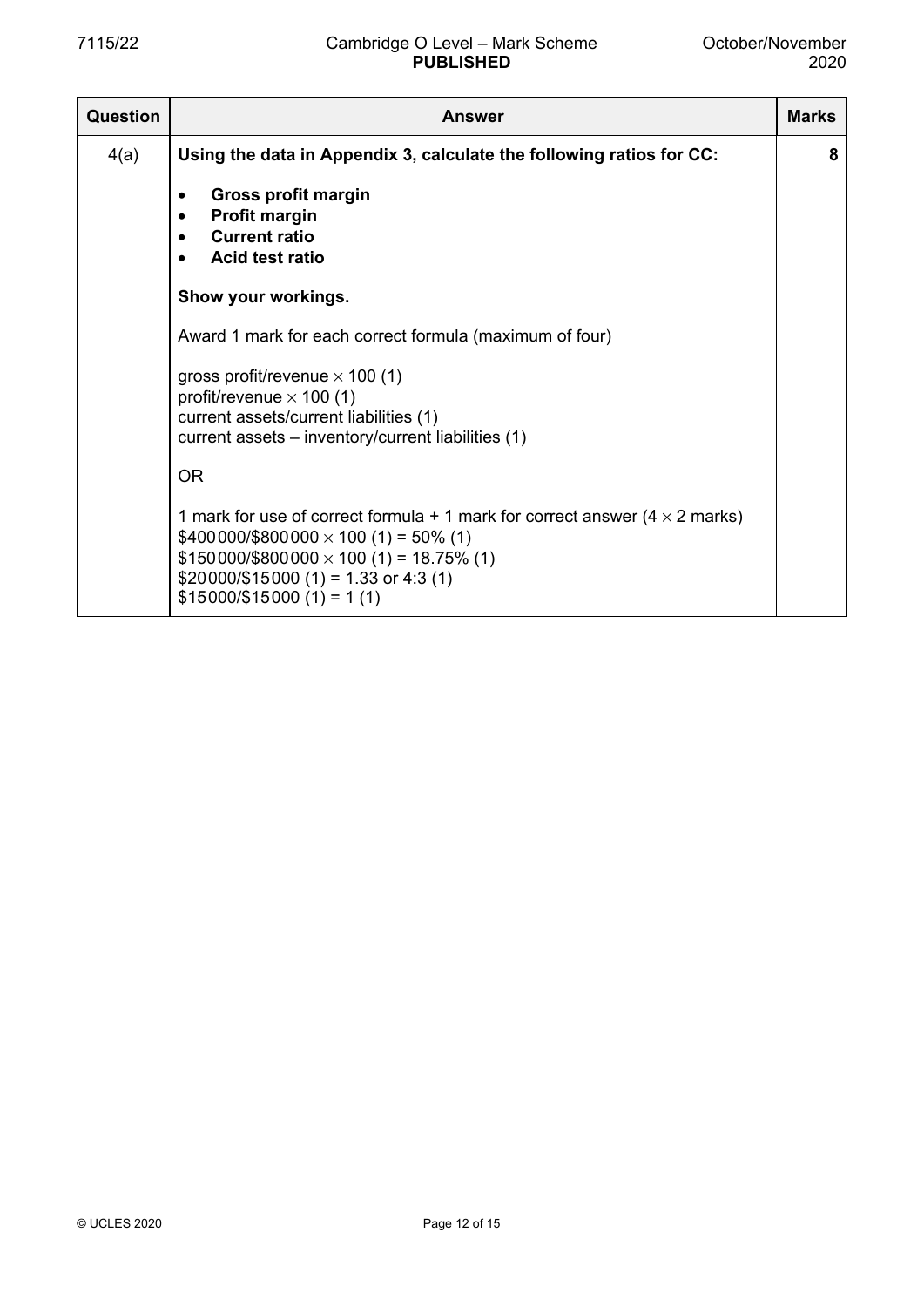| <b>Question</b> | Answer                                                                                                                                                                                                                                                                                                                                                     |                                                                                                                                                                                                                    |              | <b>Marks</b> |
|-----------------|------------------------------------------------------------------------------------------------------------------------------------------------------------------------------------------------------------------------------------------------------------------------------------------------------------------------------------------------------------|--------------------------------------------------------------------------------------------------------------------------------------------------------------------------------------------------------------------|--------------|--------------|
| 4(b)            | Consider how the changes in the following three government legal<br>controls could affect CC. Which change is likely to have the greatest<br>effect on profit? Justify your answer.<br>Increase in the minimum wage<br>$\bullet$<br>More controls over what can be stated in advertisements<br>$\bullet$<br>No waste plastic can be sent to landfill sites |                                                                                                                                                                                                                    |              |              |
|                 |                                                                                                                                                                                                                                                                                                                                                            |                                                                                                                                                                                                                    |              |              |
|                 | Level                                                                                                                                                                                                                                                                                                                                                      | Description                                                                                                                                                                                                        | <b>Marks</b> |              |
|                 | 3                                                                                                                                                                                                                                                                                                                                                          | Sound application of knowledge and understanding of<br>relevant business concepts using appropriate terminology.                                                                                                   | $9 - 12$     |              |
|                 |                                                                                                                                                                                                                                                                                                                                                            | Detailed discussion of two or more changes. Well-justified<br>conclusion.                                                                                                                                          |              |              |
|                 |                                                                                                                                                                                                                                                                                                                                                            | Candidates discussing all three changes in detail, in<br>context and with well-justified conclusion, including why<br>the alternative changes were rejected, should be rewarded<br>with the top marks in the band. |              |              |
|                 | $\overline{2}$                                                                                                                                                                                                                                                                                                                                             | Sound application of knowledge and understanding of<br>relevant business concepts using appropriate terminology.                                                                                                   | $5 - 8$      |              |
|                 |                                                                                                                                                                                                                                                                                                                                                            | Detailed discussion of at least one change.                                                                                                                                                                        |              |              |
|                 |                                                                                                                                                                                                                                                                                                                                                            | Judgement with some justification/some evaluation of<br>choices made.                                                                                                                                              |              |              |
|                 |                                                                                                                                                                                                                                                                                                                                                            | Candidates discussing two or more changes in detail and<br>applying them to the case should be rewarded with the top<br>marks in the band.                                                                         |              |              |
|                 | 1                                                                                                                                                                                                                                                                                                                                                          | Limited application of knowledge and understanding of<br>relevant business concepts.                                                                                                                               | $1 - 4$      |              |
|                 |                                                                                                                                                                                                                                                                                                                                                            | Limited ability to discuss the changes with little/no<br>explanation.                                                                                                                                              |              |              |
|                 |                                                                                                                                                                                                                                                                                                                                                            | Simple judgement with limited justification/limited<br>evaluation of choices made.                                                                                                                                 |              |              |
|                 |                                                                                                                                                                                                                                                                                                                                                            | Candidates outlining the three changes in context should<br>be rewarded with the top marks in the band.                                                                                                            |              |              |
|                 | 0                                                                                                                                                                                                                                                                                                                                                          | No creditable response.                                                                                                                                                                                            | 0            |              |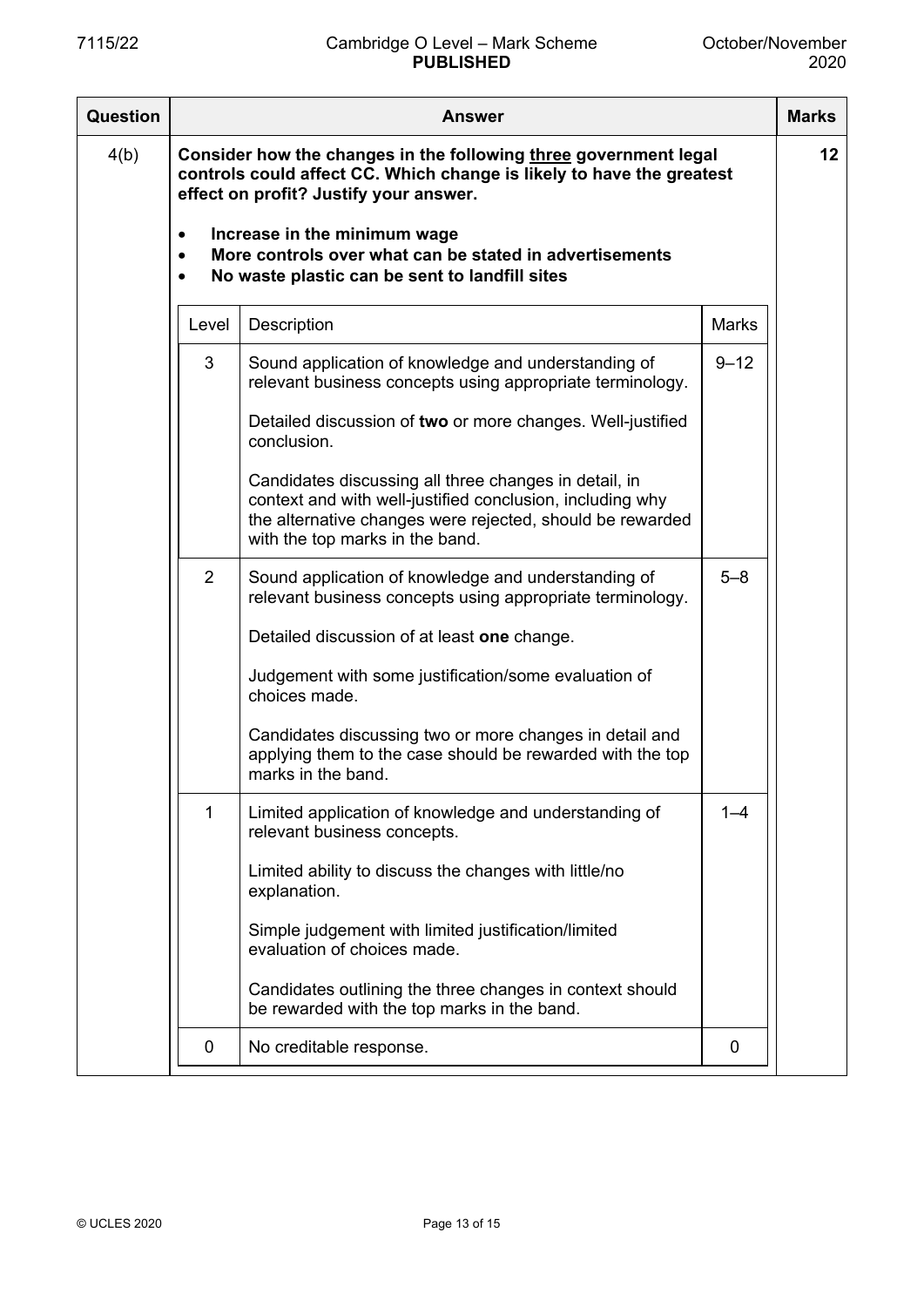| <b>Question</b> | Answer                                                                                                                                                                                                                                                                                                                                                                                                                                                                                                                                                                                        |  |  |  |  |  |
|-----------------|-----------------------------------------------------------------------------------------------------------------------------------------------------------------------------------------------------------------------------------------------------------------------------------------------------------------------------------------------------------------------------------------------------------------------------------------------------------------------------------------------------------------------------------------------------------------------------------------------|--|--|--|--|--|
| 4(b)            | Relevant reasons might include:                                                                                                                                                                                                                                                                                                                                                                                                                                                                                                                                                               |  |  |  |  |  |
|                 | Increase in the<br>If wages increase it may improve motivation<br>$\bullet$<br>minimum wage<br>Increased costs as have to pay 10 workers higher<br>$\bullet$<br>pay<br>Already pay just above minimum wage so may not<br>$\bullet$<br>have to increase pay – costs may not change<br>Alternative employers may attract the workers away<br>$\bullet$<br>from CC if does not give a pay increase – higher<br>recruitment costs<br>Increase in potential customers due to increase in<br>$\bullet$<br>disposable income leading to more sales of CC's<br>mobile phone covers                    |  |  |  |  |  |
|                 | More controls<br>Adverts for <b>mobile phone covers</b> may have to be<br>over what can<br>changed if they are misleading and may be less<br>be stated in<br>appealing/less attractive to customers leading to<br>advertisements<br>lower sales<br>May not make any difference if CC already only<br>$\bullet$<br>makes true claims about the covers always<br>preventing phones from being damaged<br>Competitors will have to tell the truth so may<br>$\bullet$<br>increase sales of CC phone covers if they are better                                                                    |  |  |  |  |  |
|                 | No waste<br>Increased cost to remove waste from factory as all<br>$\bullet$<br>plastic can be<br>plastic will need to be disposed of correctly - may<br>sent to landfill<br>recycle plastic<br>sites<br>If competitors have higher costs because they<br>$\bullet$<br>produce more plastic waste then CC will be more<br>competitive and increase sales of phone covers and<br>possibly have higher profit<br>Need to train 10 workers and change production<br>$\bullet$<br>techniques to minimise waste - increases cost<br>initially – long-term could save on purchasing raw<br>materials |  |  |  |  |  |